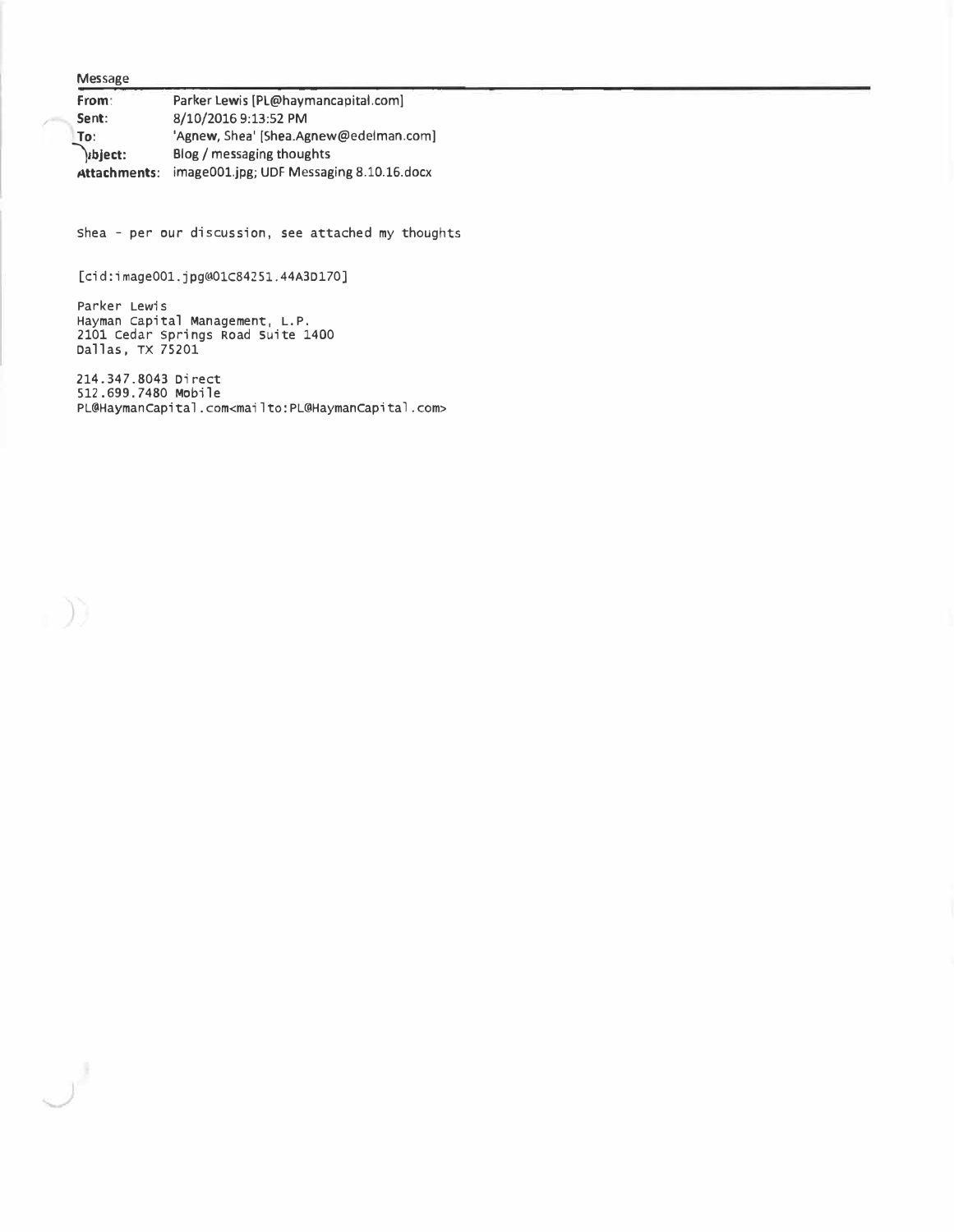$\bigcup \mathfrak{Z}$ 



 $\mathcal{I}$